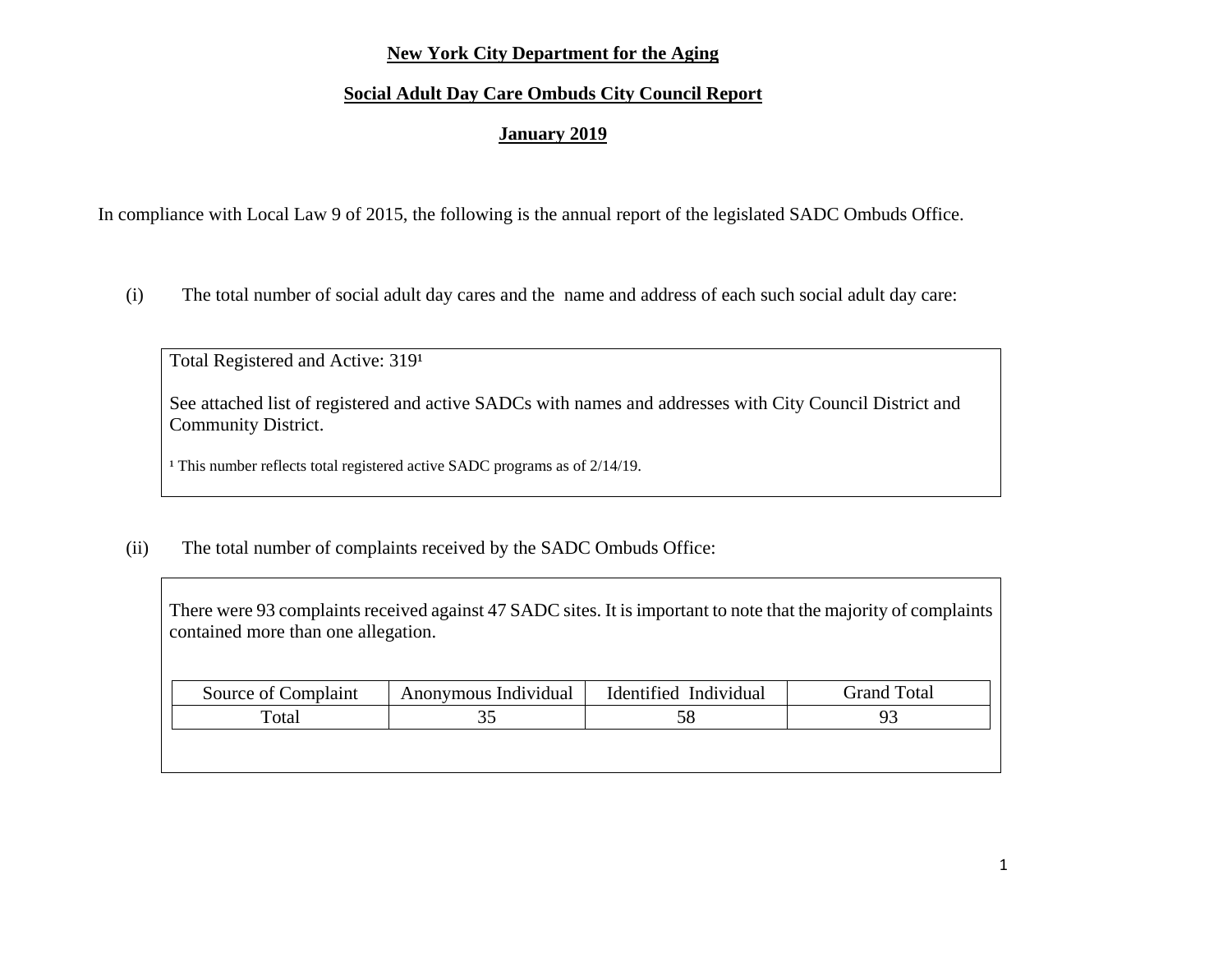(iii) A general description of the reason for each such complaint:

There were 161 distinct allegations within the 93 complaints received as shown below.

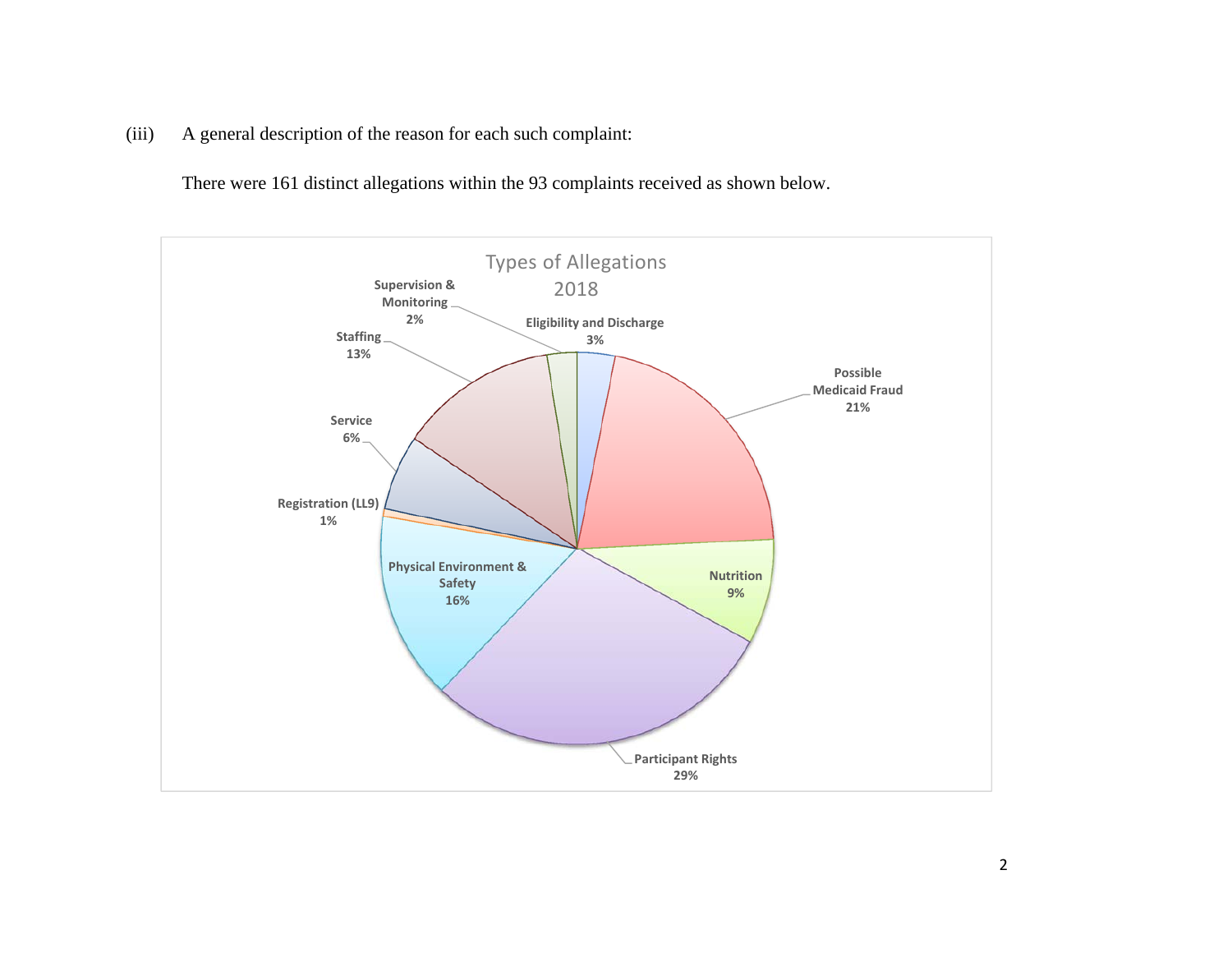2018 Types of Allegations

**Participant Rights**: SADC staff failed to enforce or protect the rights of the participants.

**Possible Medicaid Fraud**: Cash or goods are used as incentives to recruit seniors; possible falsification of eligibility, participants who are not eligible as defined by SADS Standards are recruited into the program. billing, or attendance records

**Physical Environment & Safety**: Issues regarding site condition including facilities being dirty, bathrooms malfunctioning, and Certificate of Occupancy concerns.

**Staffing**: Staff are not adequately trained to provide services or work with SADC participants; director failed to enforce NYSOFA SADS Standards

**Nutrition**: Quality of food and/or conditions of food service area does not comply with NYSOFA SADS Standards

**Service**: Scheduled services do not reflect CORE Services required under NYSOFA SADS Standards

**Eligibility and Discharge**: Participants who reportedly do not qualify for SADC services are admitted into the program; participants attending SADC are discharged from program without due process.

**Supervision & Monitoring**: Participants are not adequately supervised or monitored with resulting arguments between participants.

**Registration (LL9):** Operating without registering with DFTA SADC Ombuds Office.

(iv) The total number of investigations conducted by the SADC Ombuds Office , a general description of the reason for each such investigation, any findings that a social adult day care has violated subdivision a of this section, and the outcome of each such investigation:

The SADC Ombuds Office did not conduct any investigations during the reporting period.

All 93 complaints were sent to the SADC in question, with 92 cases referred to the NYS oversight agencies for any action or follow up deemed necessary. The oversights are the New York State Department of Health (NYSDOH), New York State Office on Aging (NYSOFA) and the Office of Medicaid Inspector General (OMIG). One case was not referred due to conflicting information and the inability to follow up as the complaint was made anonymously.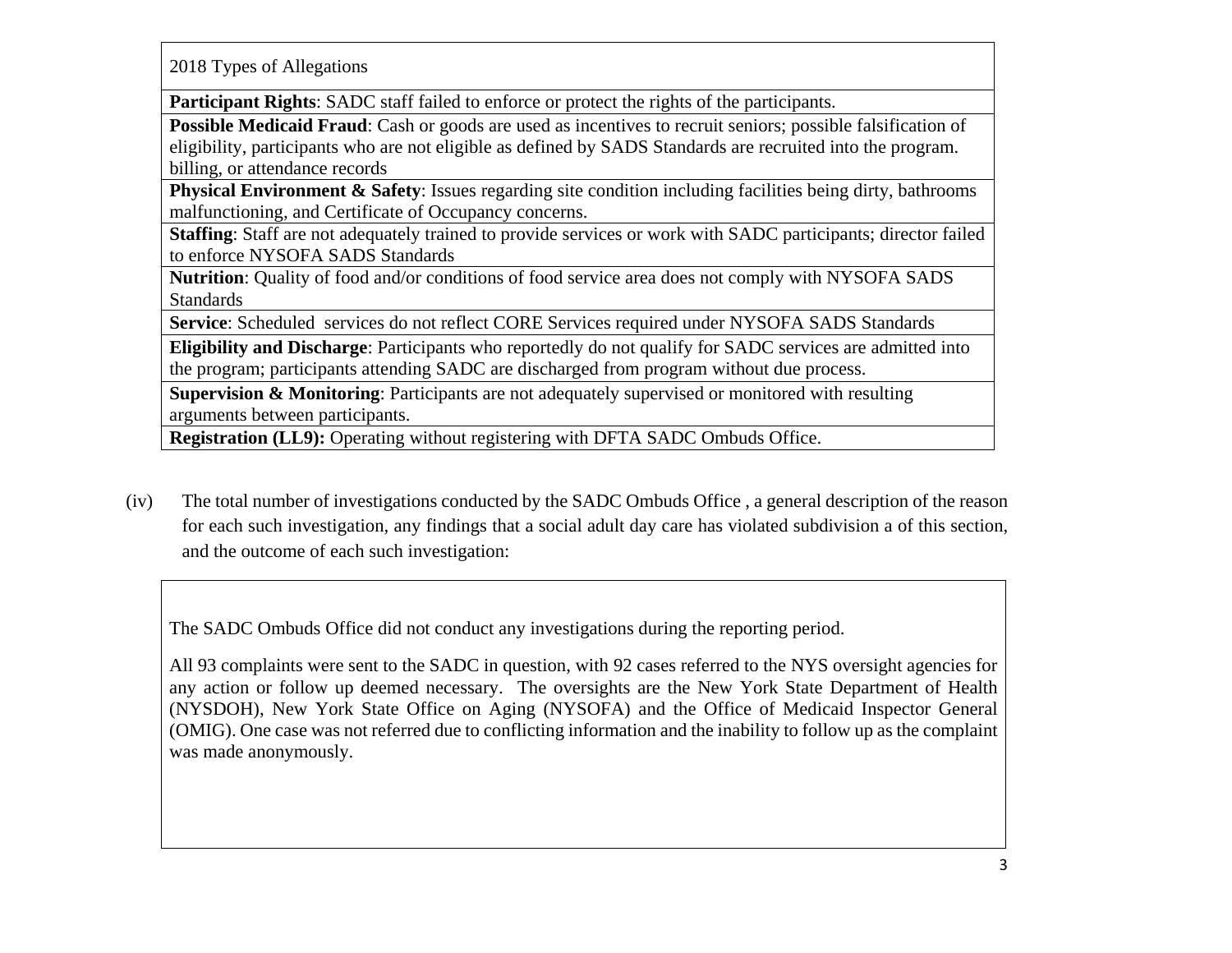Additionally, twenty-one of the complaints were also referred to other City agencies based on their respective jurisdiction regarding the nature of the allegation. See attached chart below.

| <b>NYC Agency</b>              | <b>DOB</b> | <b>DOHMH</b> | <b>CCHR</b> | <b>FDNY</b> | <b>Total</b><br>Intergovernmental<br><b>Referrals</b> |
|--------------------------------|------------|--------------|-------------|-------------|-------------------------------------------------------|
| Total # of<br><b>Referrals</b> | 13         |              |             |             | 21                                                    |
|                                |            |              |             |             |                                                       |

 (v) The total number of notices of violation issued pursuant to subdivisions a and c of this section, disaggregated by the specific violation for which such notice was issued:

No violations have been issued to date by DFTA's SADC Ombuds Office. DFTA is working with the Law Dept. to finalize Rules for the procedures of the SADC Ombuds Office, including a penalty schedule. The law is fully in effect and being enforced.

(vi) The total number of social adult day care programs that failed to register pursuant to subdivision b as of this date:

All known SADCs are registered. Through an August 2018 cross-reference of the DFTA SADC registration list with OMIG's SADC certification list, the Ombuds Office discovered six SADC providers that were certified with OMIG but were not registered with the SADC Ombuds Office. The SADC Ombuds Office contacted these six SADC providers who all reported that they were not providing social adult day programming. OMIG was notified of the status of these six providers.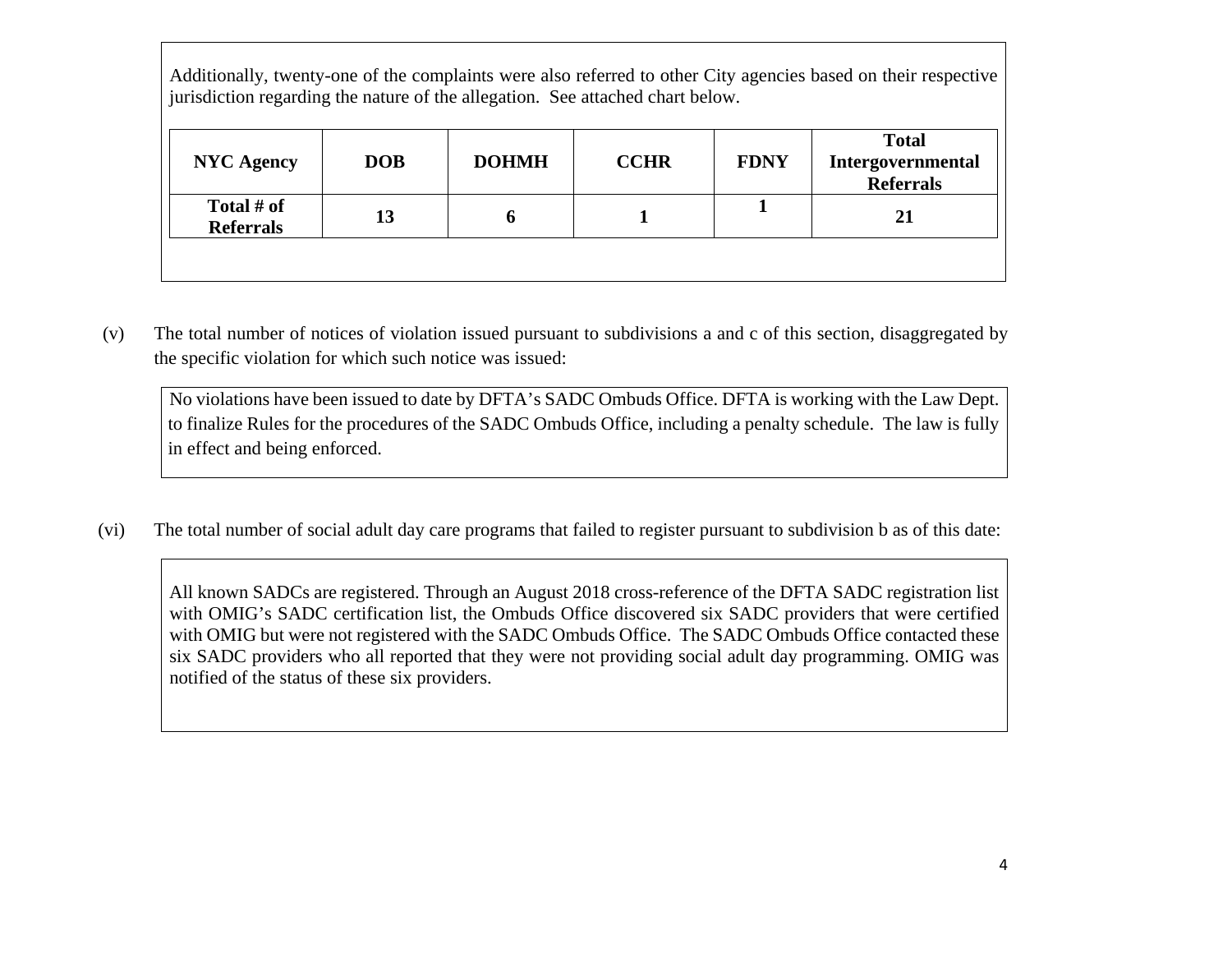(vii) Any recommendations regarding the operation of social adult day cares:

- 0 Develop relationship with OATH to ensure enforcement and implementation of the SADC Rules are properly implemented.
- 0 The SADC Ombuds Office is to improve coordination of monitoring activities with local and state partners.
- 0 The SADC Ombuds Office is to continue providing ongoing technical assistance and training to SADC providers and MLTC plans to enhance their knowledge of the SADC registration process and adherence to requirements of the NYSOFA SADS Standards.
- $\bullet$  The SADC Ombuds Office is to continue to develop and strengthen professional relationships with City and State government agencies in order to foster a network of government specialists in areas related to the NYSOFA SADS Standards.

# Key Activities

- $\bullet$  The SADC Ombuds Office Online Registration Portal was launched in April 2018 and enables SADC providers to access, control, and update their registration information in real time.
- 0 In July 2018, a dedicated phone line for the SADC Ombuds Office was established. This line has reinforced the ability of SADC providers and MLTCs to contact the Ombuds Office for immediate assistance with any SADC-related questions. The SADC Ombuds Office number is embedded in the SADC Ombuds Office email signature and on the SADC Ombuds letterhead.
- $\bullet$ **PUBLIC ACCESS TO SADC INFORMATION:**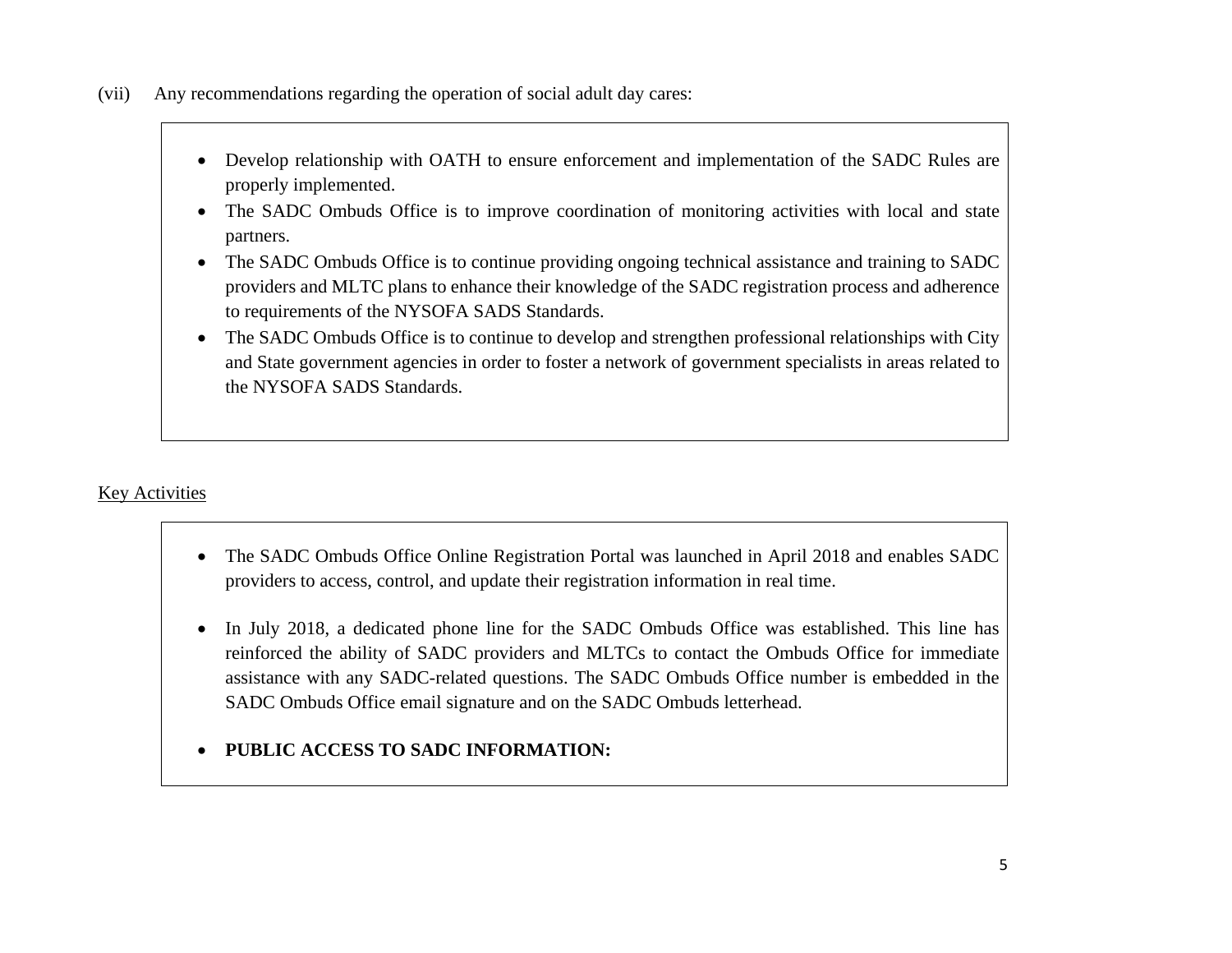o The DFTA website was updated to include a list of all registered SADC providers. Information includes SADC name, program address and telephone number, days and hours of operation, services provided and if the program is DFTA funded.

- o The list of SADC providers is also available through the City's Open Data Portal. Information includes SADC name, program address and telephone number, days and hours of operation, Community Board, City Council District, neighborhood and if the program is DFTA funded.
- 0 The creation of Local Law 9 of 2018 established a direct relationship between DFTA's SADC Ombuds Office and the NYC DOHMH Bureau of Food Safety and Community Sanitation. The SADC Ombuds Office forwards a monthly report to DOHMH alerting them to any new or closed SADC programs for DOHMH inspections under NYC Article 81 regulations.
- $\bullet$  The SADC Ombuds Office has also developed a relationship with the NYSDOH Child and Adult Care Food Program (CACFP), a NYSOFA SADS-authorized nutrition program. Twenty-two SADC programs are contracted with the CACFP

#### $\bullet$ **TRAINING:**

- o In response to complaint trends, the SADC Ombuds Office held two trainings for MLTCs on the NYSOFA SADS Standards' Nutrition and Physical Environment & Safety requirements.
- o The SADC Ombuds Office has partnered with NYSOFA, the New York State Adult Day Services Association (NYSADSA) and NYC DOHMH to develop and conduct ten workshops for SADC providers on the NYSOFA SADS Regulations on Nutrition, and the NYC DOHMH Food Service Establishment (FSE) permits.
- o Four trainings for SADC providers took place in 2018, including a webinar attended by both SADCs and MLTCs, and in-person workshops conducted at DFTA, at the Brighton Beach Shorefront Y, and at a Staten Island SADC. The remaining six workshops are scheduled for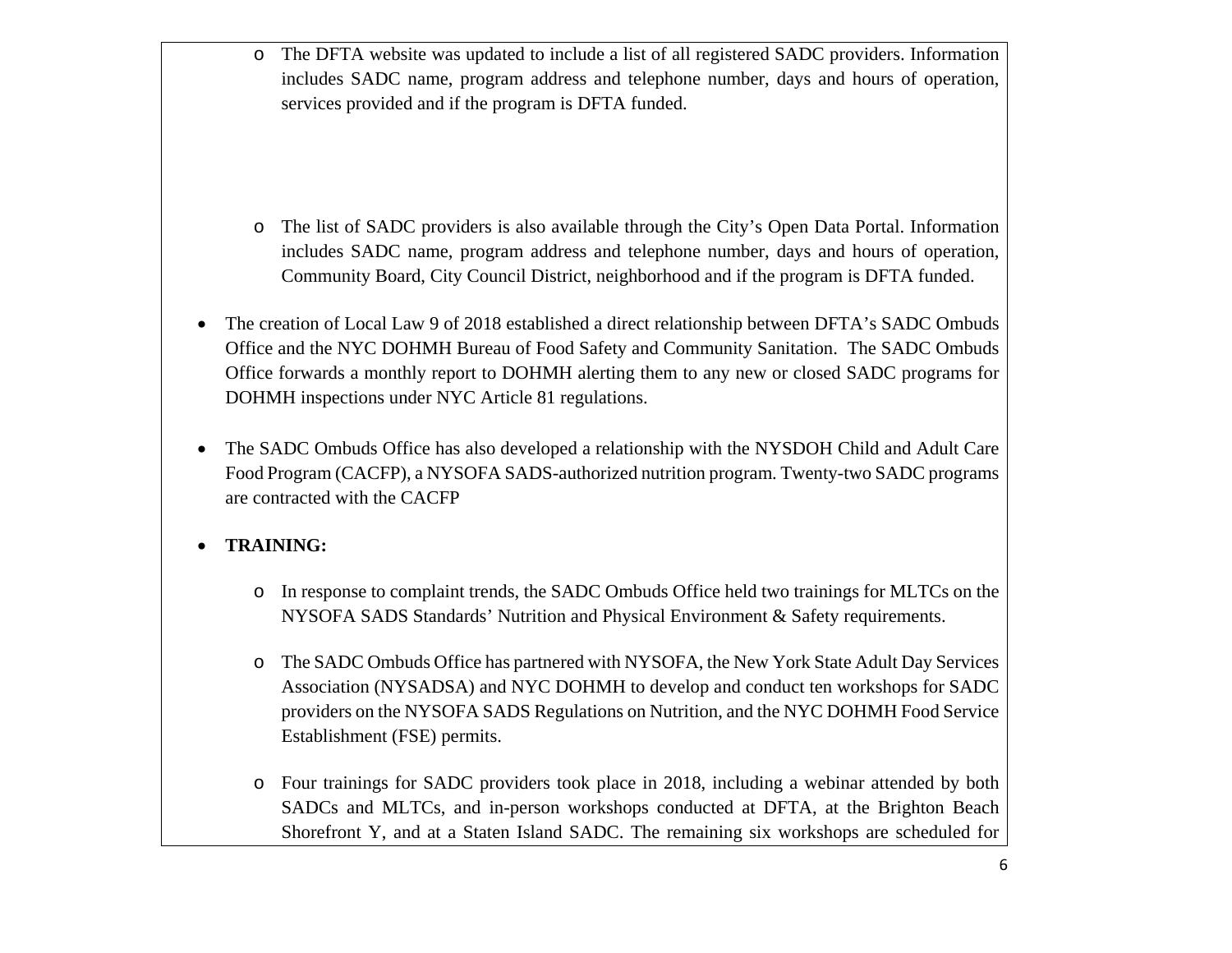January 2019 at the NYC Department of Health and Mental Hygiene Center for Health Equity (Bronx), the Flushing Library (Queens); in February, at the Center for Health Equity (Bronx), Flushing Library (Queens), Brooklyn Community Foundation (Brooklyn); and in March, at DFTA (Manhattan), and the Shorefront Y (Brooklyn). To date, approximately 87 SADC provider staff and 44 MLTC staff have participated in these trainings. Attendees have been engaged and have requested additional trainings.

- o Planning activities with NYSOFA are underway for an additional series of trainings. Anticipated topics include Participant Eligibility and other key aspects of the NYSOFA SADS Standards.
- 0 The SADC Ombuds Office continues to participate in bi-monthly OMIG/MLTC conference calls.

#### $\bullet$ **FOOD SERVICE ESTABLISHMENT (FSE) PERMITS:**

- o At the March 2018 Nutrition training for MLTCs, the NYC DOHMH informed attendees about the New York City Health Code that requires SADC programs to obtain and maintain a Food Service Establishment (FSE) permit, and that all registered SADCs were to be notified by NYC DOHMH.
- o In April of 2018, NYC DOHMH sent notification letters to all active and registered SADCs informing them of the required FSE permit. The SADC Ombuds Office also forwarded this notification to all MLTC plans.
- o During the October 2018 Nutrition webinar, NYC DOHMH further explained the requirements of the FSE permit to attendees and procedures to obtain it.
- o In December 2018, NYC DOHMH issued a final warning letter to SADCs that had not yet applied for the FSE permit, with a stated deadline of January 31, 2019.
- o NYC DOHMH has warned that any SADC that has not applied for the FSE permit by the given deadline may receive a Notice of Violation, and that the SADCs' food service operations will be closed until the FSE permit is posted or the application is in process.